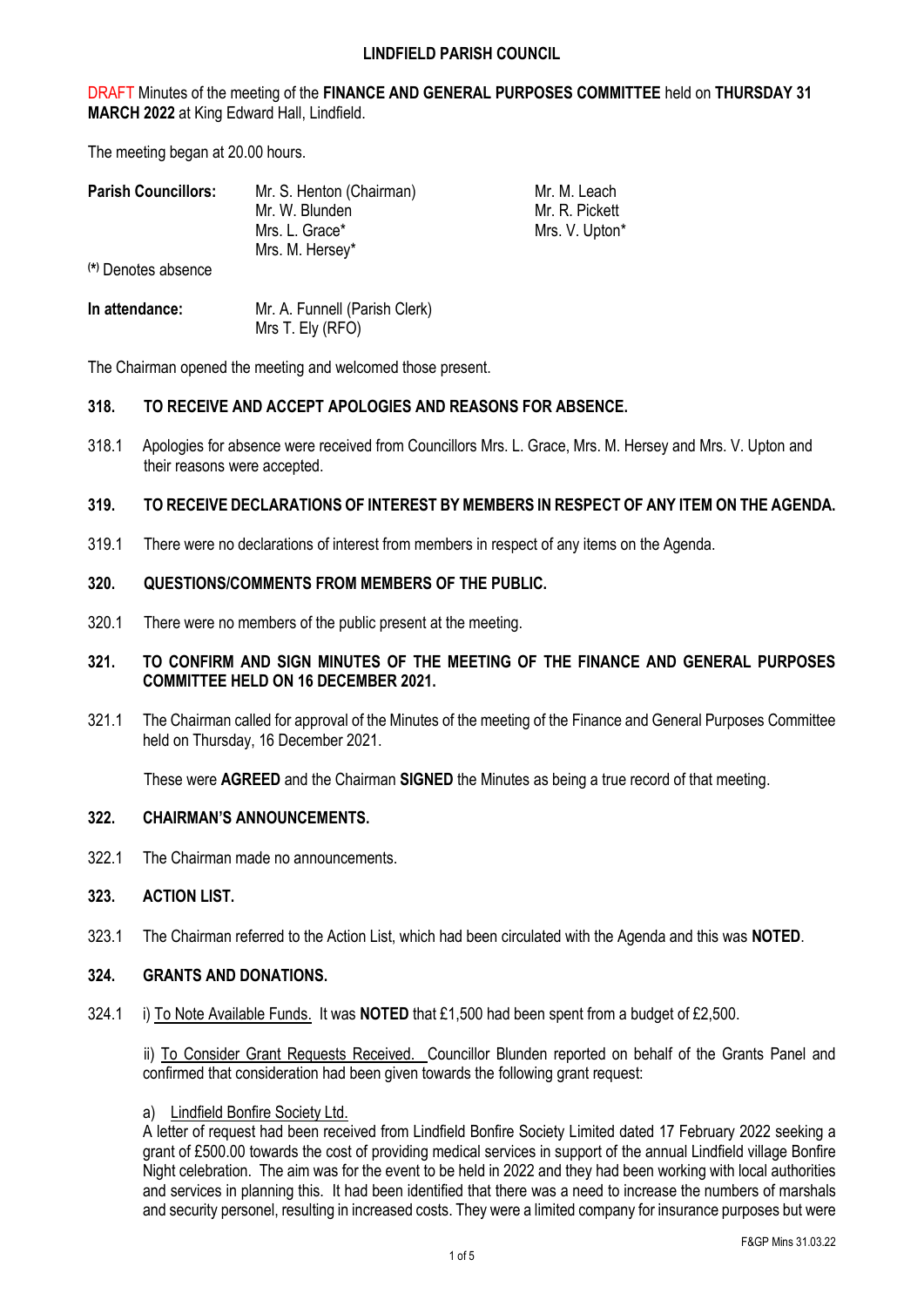run as a non-profit making organisation with all members being volunteers. Council members were mindful that the event was offered free of charge to the public and that it was considered to be a significant annual village event. It had been recommended that a grant of £500.00 be considered.

**RESOLVED:** to award a grant of £500.00 to the Lindfield Bonfire Society Limited under the powers granted by Section 145 of the Local Government Act 1972 to contribute towards expenses related to the Bonfire Night celebration.

It was **AGREED** that this grant would be monitored in accordance with the Council's Grants and Donations Policy.

It was **FURTHER AGREED** that this grant would be met from the 2022-2023 Budget.

iii) To Note Letters of Thanks Received. It was **NOTED** that no letters of thanks had been received.

# **325. BUDGET 2021/22: TO NOTE BUDGET PROGRESS REPORTS TO 28 FEBRUARY 2022.**

325.1 A detailed Income & Expenditure by Budget Heading Report and Expenditure from Earmarked Reserves Report to 28 February 2022 had been circulated by the RFO prior to the meeting. Budget progress was **NOTED** as follows**:**

i) Finance and General Purposes Committee. a total of £110,516 had been spent from the budget of £163,900.

ii) Overall Council Budget. a total of £154,067 had been spent from the budget of £226,300 of which £31,551 had been spent from the Environment and Amenities Committee's budget of £49,400. £1,619 had been spent from the Allotments budget of £2,500. There had been expenditure of £3,375 from the Planning & Traffic Committee budget of £10,500. A total of £5,738 had been spent from Earmarked Reserves.

iii) General Reserve Expenditure. a total of £7,007 had been spent from General Reserves.

# **326. FINANCIAL MONITORING: TO NOTE THE ACCOUNT RECORDS TO 28 FEBRUARY 2022.**

326.1 i) Cash and Investment Reconciliation and To Note Deposits and Investment Held. It was **NOTED** that the total bank cash and investment reconciliation to 28 February 2022 was £223,535.44 represented by:

| <b>Barclays Bank Business Current Account</b> | 14,888.10  |            |
|-----------------------------------------------|------------|------------|
| Barclays Bank Business Premium Account        | 115,529.48 |            |
| Nationwide Building Society                   | 93,000.03  |            |
| Petty Cash                                    | 114.26     | 223,531.87 |
| Receipts Not on Bank Statement                | 3.57       | 3.57       |
|                                               |            | 223,535.44 |

ii) Payment Analysis.

It was **NOTED** that payments totalling £11,905.76 net of VAT had been made from the Barclays Bank Current Account between 1 and 28 February 2022.

# **327. DIRECT DEBITS: TO NOTE NEW DIRECT DEBITS AND AMENDMENTS.**

327.1 The Chairman referred to a report that had been circulated with the Agenda dated 24 March 2022. Members had been asked to note new agreements and changes to existing direct debit mandates.

Members **NOTED** the new agreements and changes to existing direct debit mandates as confirmed in the report.

# **328. VAT REFUND: TO NOTE REFUND OF £4,516.45 FOR THE PERIOD OCTOBER TO DECEMBER 2021.**

328.1 It was **NOTED** that a claim for VAT refund of £4,516.45 had been received on 9 February 2022.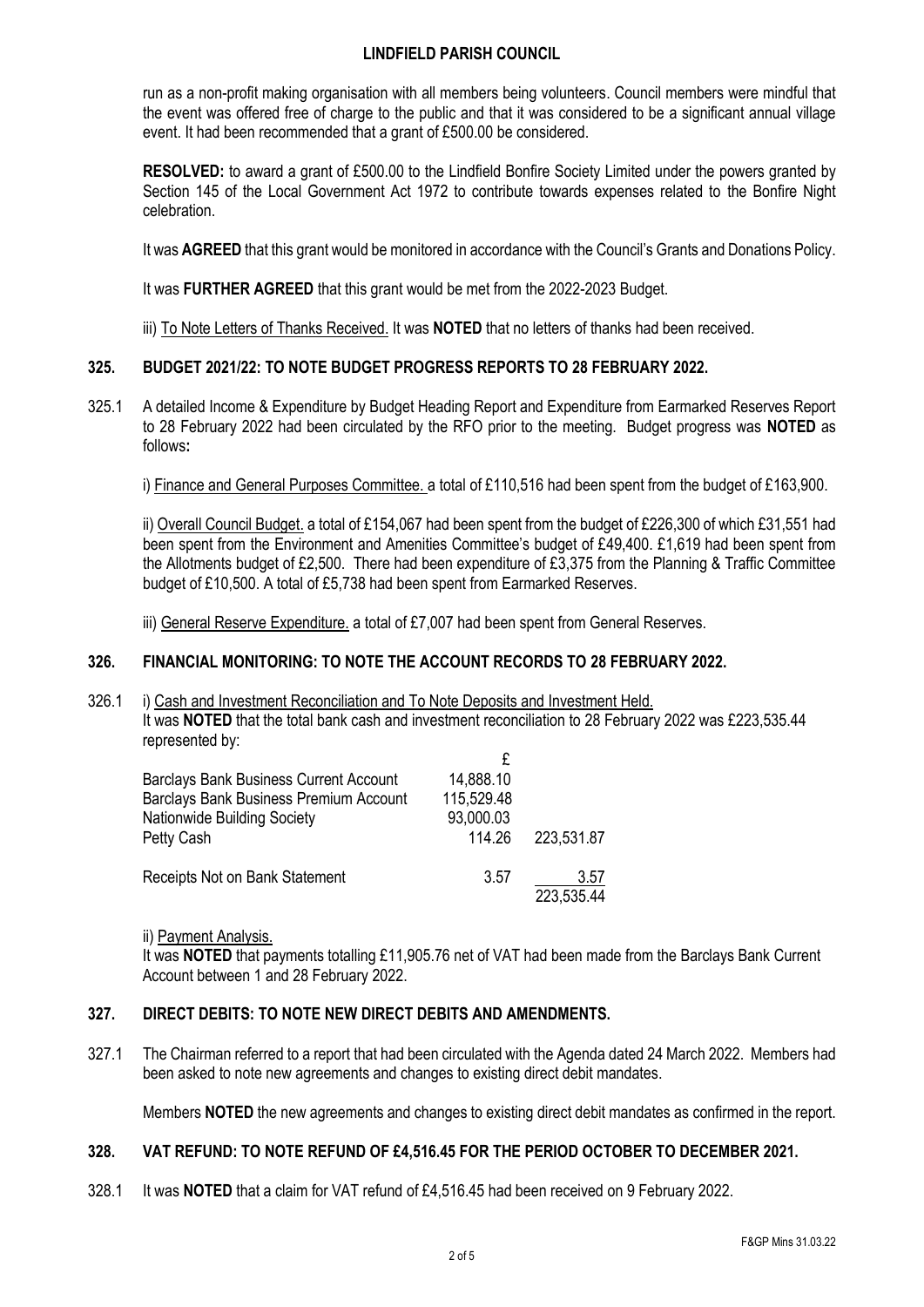## **329. ANNUAL REVIEW OF EFFECTIVENESS OF INTERNAL AUDIT AND INTERNAL CONTROLS 2021/22.**

329.1 Councillor R. Pickett had kindly offered to undertake an annual review of the effectiveness of the internal audit and of the internal control system for the financial year 2021-2022. Copies of his reports dated 21 February 2022 had been circulated with the Agenda. It had been concluded that the Council had in place effective risk management, and that control and governance processes were in place taking into account public sector auditing standards. In addition it had been concluded that there was an adequate and effective system of internal control in place.

Members **NOTED** the two reports.

## **330. PROPOSED PUBLIC TOILETS ON THE COMMON: UPDATE.**

330.1 The Clerk reported that the S38 Application had been submitted to the Planning Inspectorate and correspondence had subsequently been received from the solicitor. The Open Spaces Society had raised a query regarding the the requirement to submit a S38 Application. In addition it had asked if the Council would agree to include a condition that the application be restricted to provide public toilets only.

The above was **NOTED**.

## **331. WELCOME BACK FUND: UPDATE.**

331.1 A meeting had taken place whilst the Clerk had been on holiday leave. A survey had been carried out and a recommendation was currently awaited from the Deputy Clerk.

The above was **NOTED**.

# **332. ASSET REGISTER: DISPOSAL OF ASSET (S).**

332.1 Members had been asked to approve dispoal of the old laptop. This had been purchased in June 2017 and had now been replaced. Whilst still working it was surplus to requirements.

It was **AGREED** to wipe the laptop and to offer it to a charity or community interest company for reuse. The asset regisger would be updated accordingly.

## **333. ACCOUNTING SOFTWARE: TO RATIFY 3 YEAR YEAR END LOTALTY SCHEME CONTRACT.**

333.1 Members had been presented with a copy of the 2022 Year End Loyalty Scheme three year contract that had been offered by Rialtas Business Solutions (RBS) in October 2021. This provided a year end service, support and maintenance contract for Rialtas accounts commencing 2022, which included a 7% discount off of the published fee for 2022. Preferrential access to year end closedown dates would be offered as well as there being discounts for future years if membership of the loyalty scheme was extended. This offer was available for a limited period of time and approval to accept the offer had been agreed by the Clerk and RFO in conjunction with the Chairman of F&GP, accordingly members were now being asked to ratify the contract.

It was **AGREED** to **RATIFY** the RBS 2022 Year End Loyalty Scheme three year contract.

# **334. CLERK AND RFO REPORTS.**

334.1 Clerk's Report.

The RFO advised as follows:

- a. The air conditioning units had been serviced in November 2021. Batteries were required to be replaced in the handset used on the first floor of CTH.
- b. The six monthly fire alarm service had been carried out in February 2022.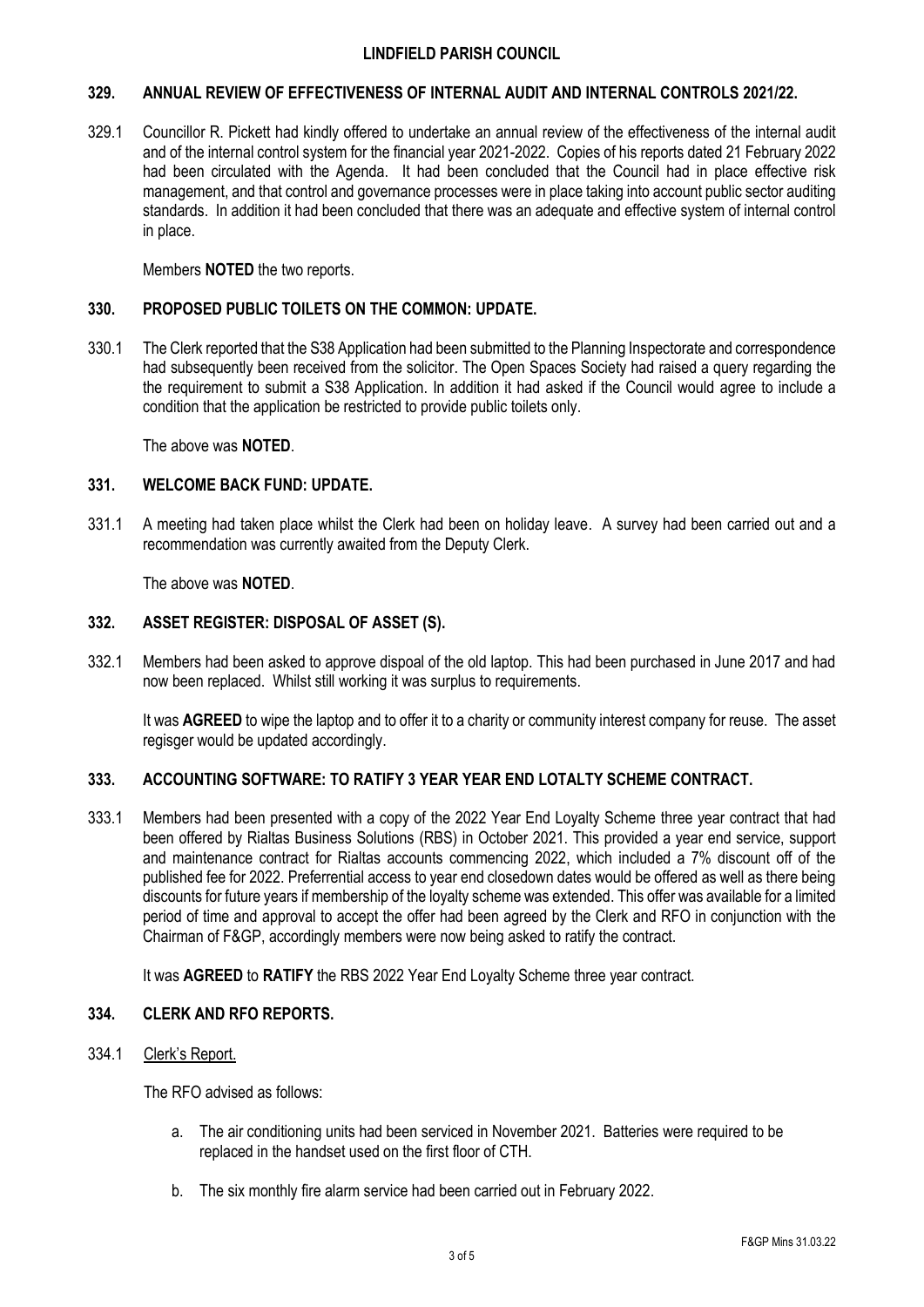- c. An annual service of the intruder alarm had been carried out on 3 March 2022. One emergency light fitting had failed and arrangements were in hand to replace this.
- d. The existing telephone system was currently being reviewed by the Clerk and Deputy Clerk and a report would be shared in due course.

The above was **NOTED**.

## 334.2 RFO's Report.

The RFO advised as follows:

- a. Notification had been received from the external auditor that Lindfield Parish Council was required to submit the AGAR for 2021/2022 by 30 June 2022.
- b. RBS would carry out the year end closedown of accounts for 2021/2022 on 9 May 2022.
- c. The internal auditor had been contacted to agree to a date on which to complete the internal audit for 2021/2022.

The above was **NOTED**.

## **335. POLICY DOCUMENTS: TO CONSIDER ANY NEW OR UPDATED POLICIES.**

335.1 The Clerk reported that an F&GP policy was currently being considered and further details would be presented in due course.

The above was **NOTED**.

# **336. RISK MANAGEMENT: TO CONSIDER REPORT.**

- 336.1 The Chairman referred to a report that had been prepared by the Clerk and circulated with the Agenda, reminding members that the Council had agreed to the following in March 2021:
	- 1. To hold a suite of risk assessments in respect of all of its activities in accordance with Financial Regulations (s17).
	- 2. An update of progress on the annual review for each risk assessment policy would be reported quarterly (or nearest meeting thereto) to F&GP.
	- 3. A policy would be drafted to provide guidelines as to the appropriate approach to risk management policy statements and the underlying risk assessment required.

Two new risk assessments had since been undertaken relating to the Wilderness Field and Covid/Clock Tower House. The Spring Clean risk assessment had been expanded to include the Autumn Clean event and the two separate risk assessments for the Denmans Lane allotments had been merged into one document.

Members were asked to confirm that the Council had a suite of risk assessments in place incorporating all of its activities in accordance with Financial Regulations (s17) for the current financial year. In addition they were asked to confirm agreement to existing risk management procedures.

The above was **NOTED** and the following **AGREED**:

- a. That the Council has a suite of risk assessments in respect of all of its acitivites in accordance with its Financial Regulations (s17).
- b. The Council confirms its agreement to existing risk management procedures.